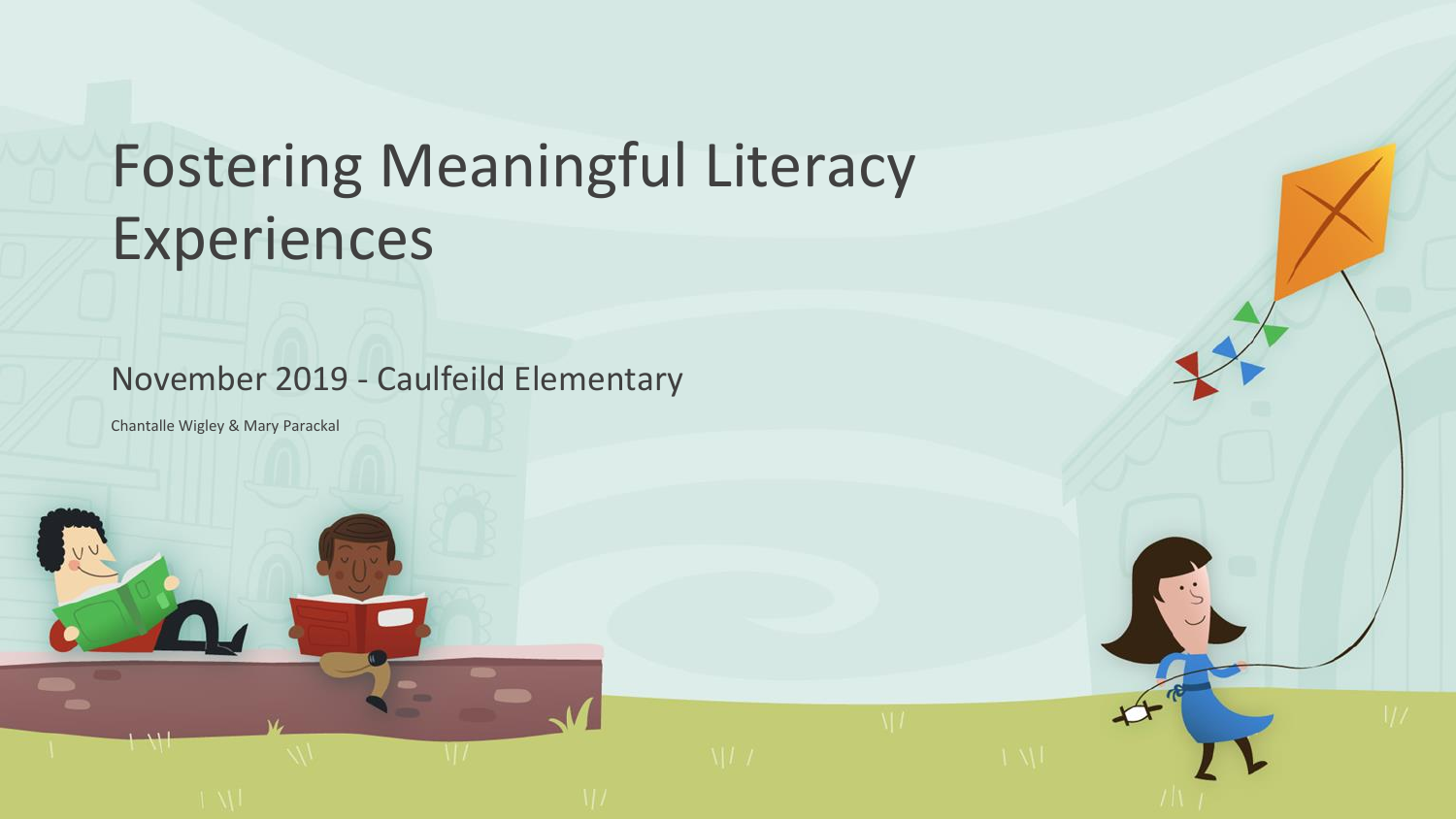### Our Learning Intentions

• Overview- how does the brain learn to read?

• What can we do at home to foster and enhance literacy skills?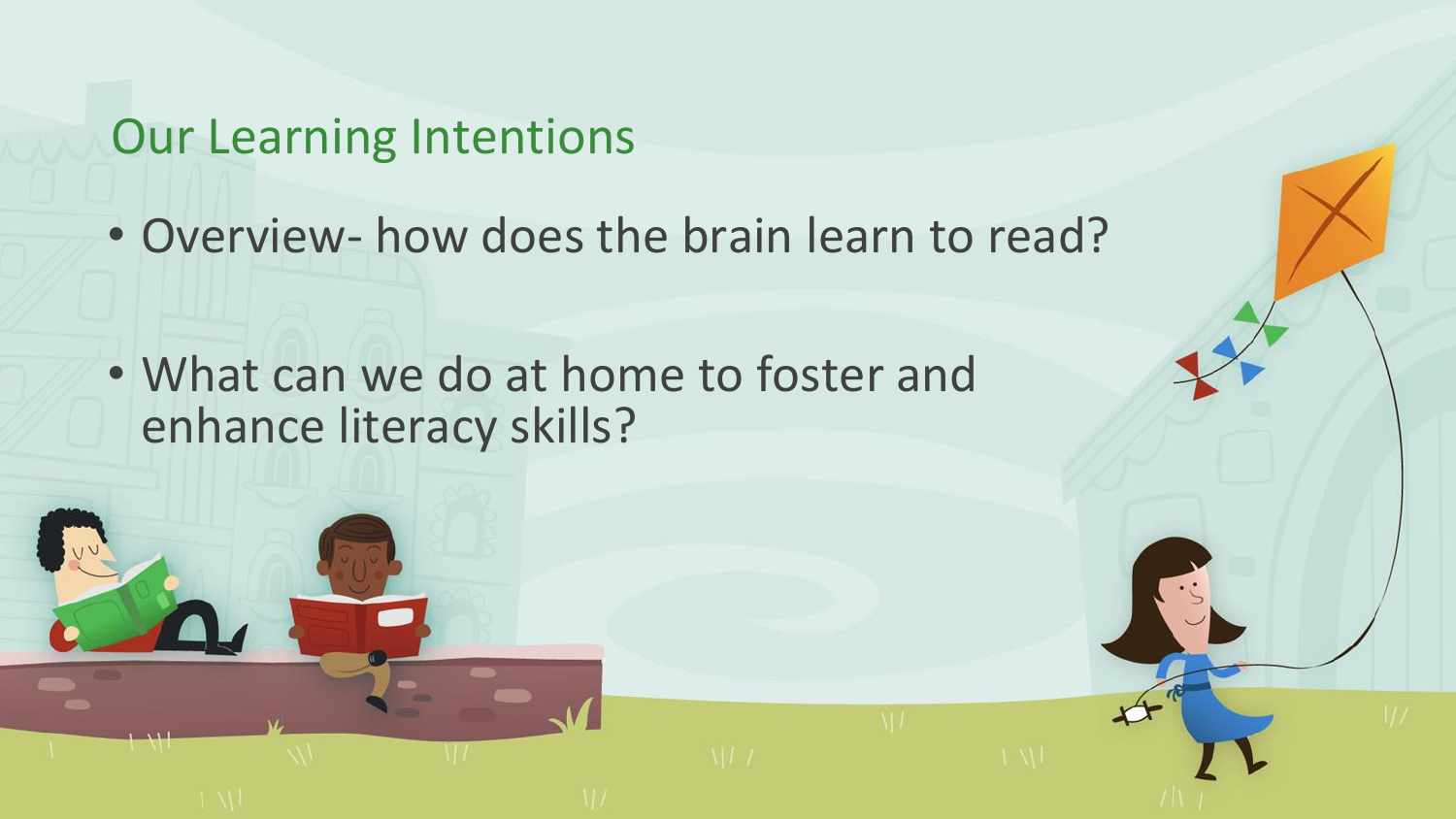

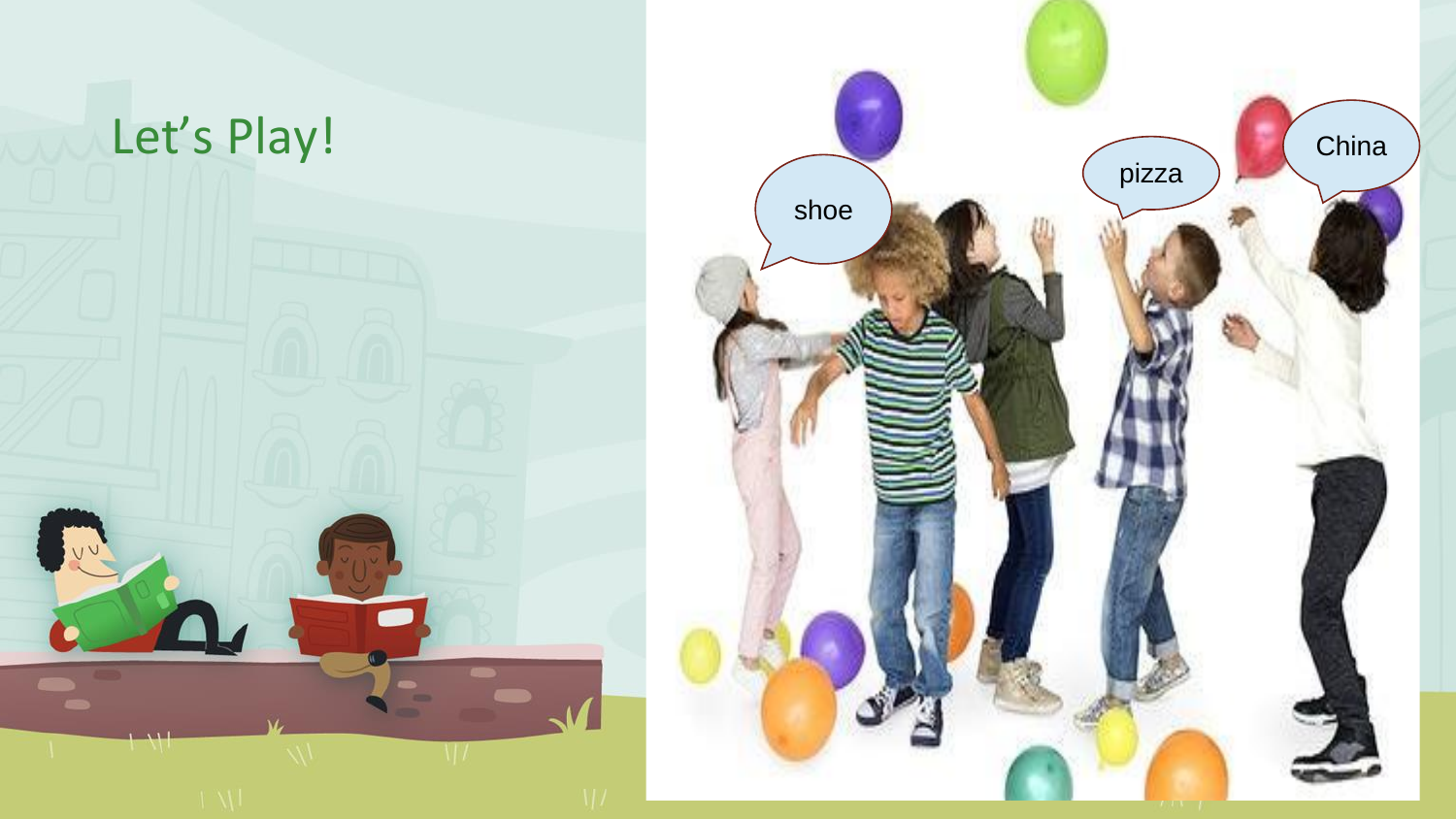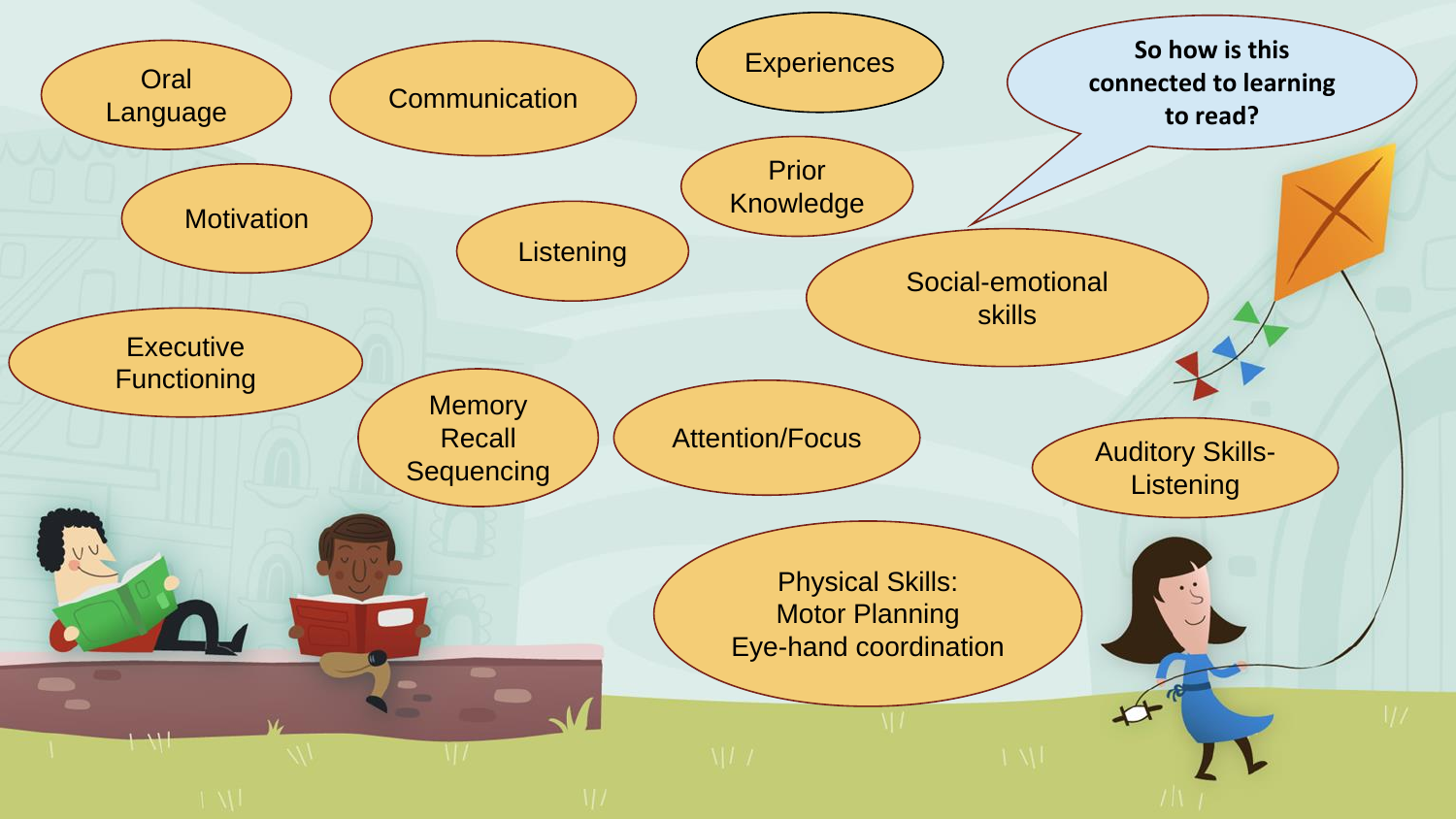#### **The Many Strands that are Woven into Skilled Reading**

**(adapted from-Scarborough, 2001)**

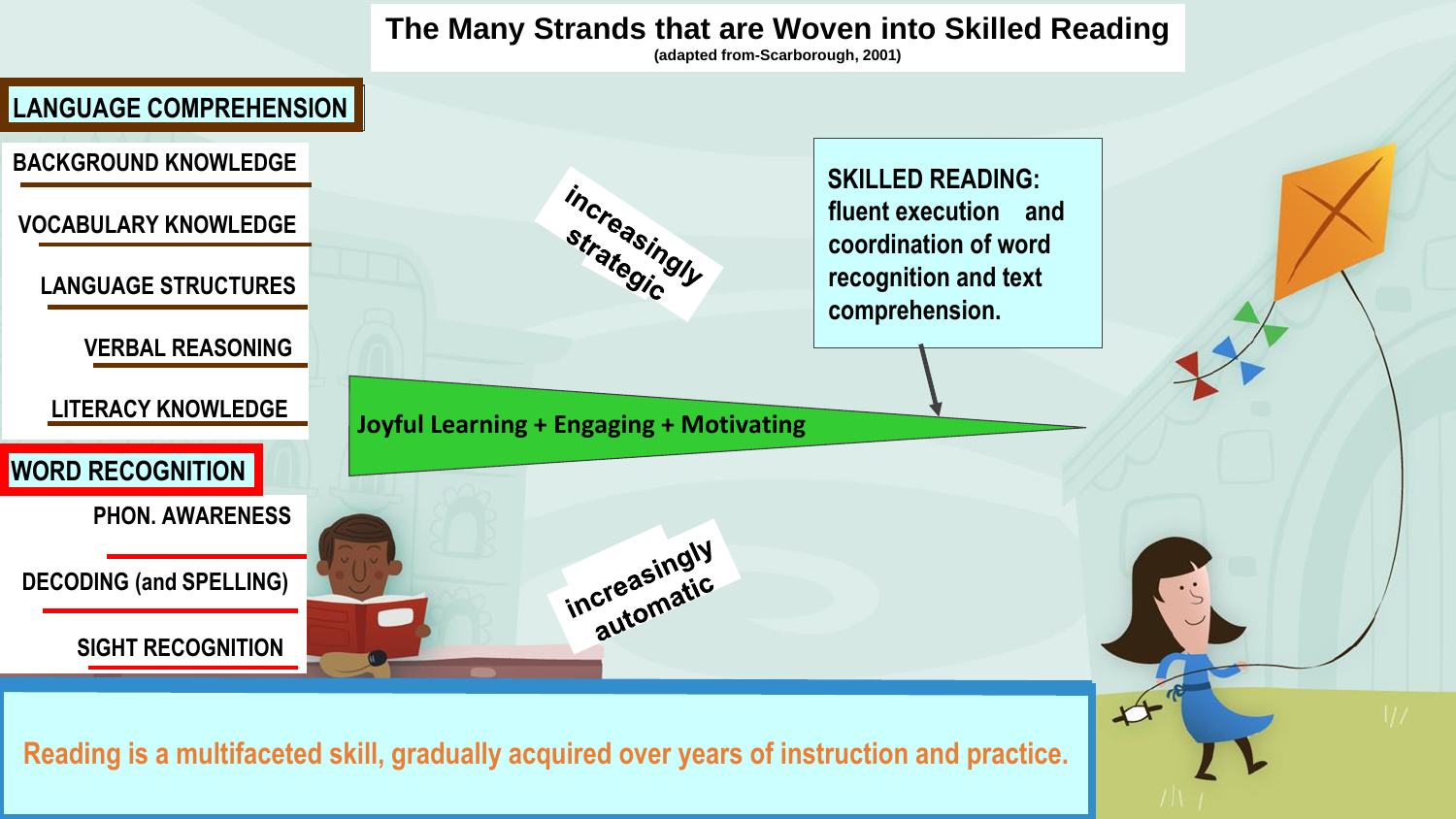English has a poor correspondence on how a word is pronounced and how it is spelled. This is called deep orthography. The rules of spelling that govern a language are called its orthography

The brain needs to connect the 26 letters of the alphabet to the 44+ sounds of spoken English (phonemes).

| Language | Number of sounds | Number of ways to |                     |
|----------|------------------|-------------------|---------------------|
|          | Phonemes         | spell sounds      |                     |
| Italian  | 33               | 25                | Shallow orthography |
| Spanish  | $35+$            | 38                | Shallow orthography |
| French   | 32               | $250+$            | Deep orthography    |
| English  | $44 +$           | $1,100+$          | Deep orthography    |

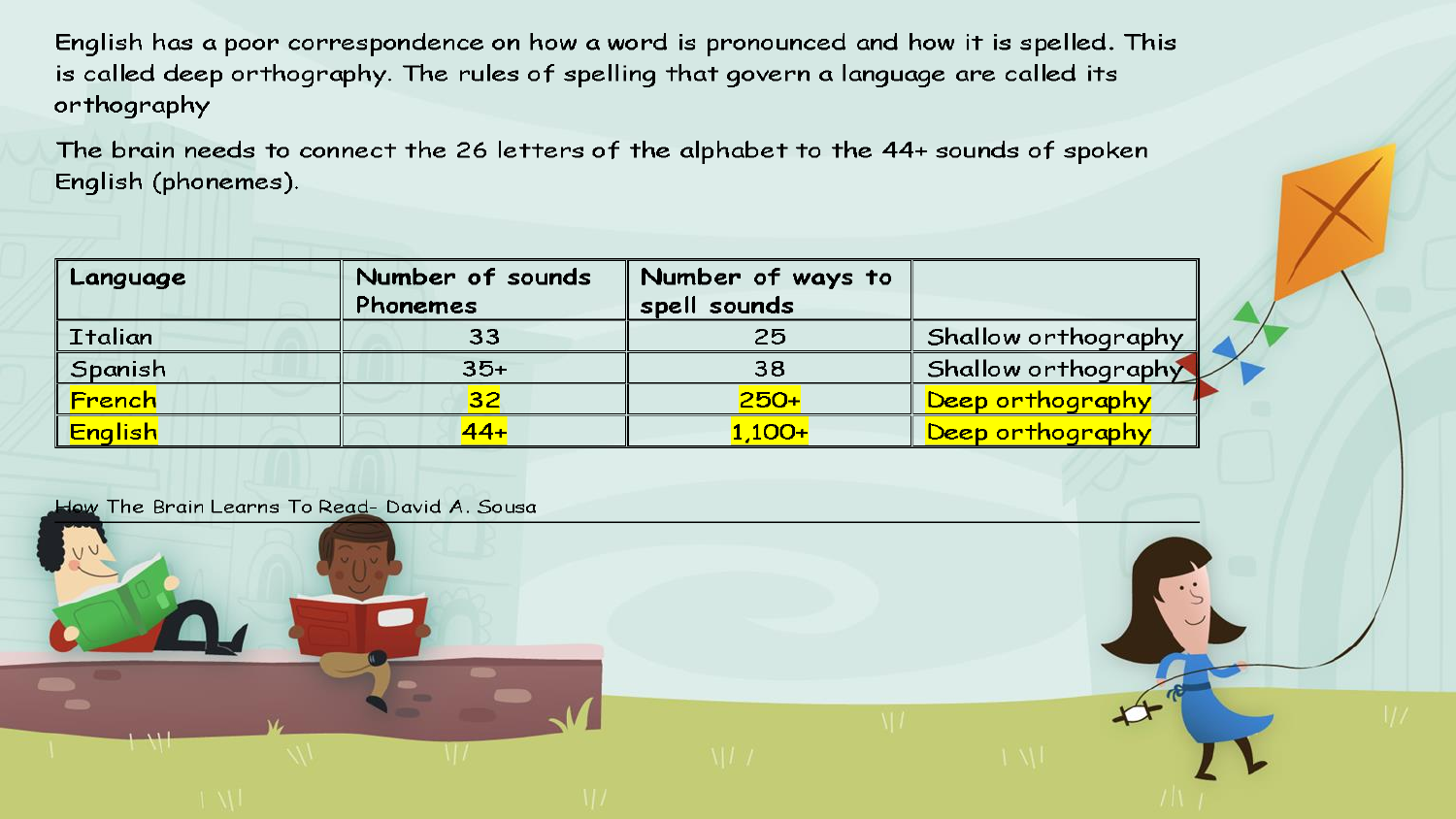#### **What do we know from educational neuroscience research?**

- There are optimal or "sensitive periods" during which particular types of learning are most effective, despite the brain's lifetime plasticity.
- For sensory stimuli such as speech sounds, and for certain emotional and cognitive experiences such as language exposure, there are relatively tight and early sensitive periods.
- The brain is biologically primed to acquire language right from the very start of life; the process of language acquisition needs the catalyst of experience.

Understanding the Brain: the Birth of a Learning Science New insights on learning through cognitive and  $\alpha$ 

OECD/CERI International Conference - "Learning in the 21st Century: Research, Innova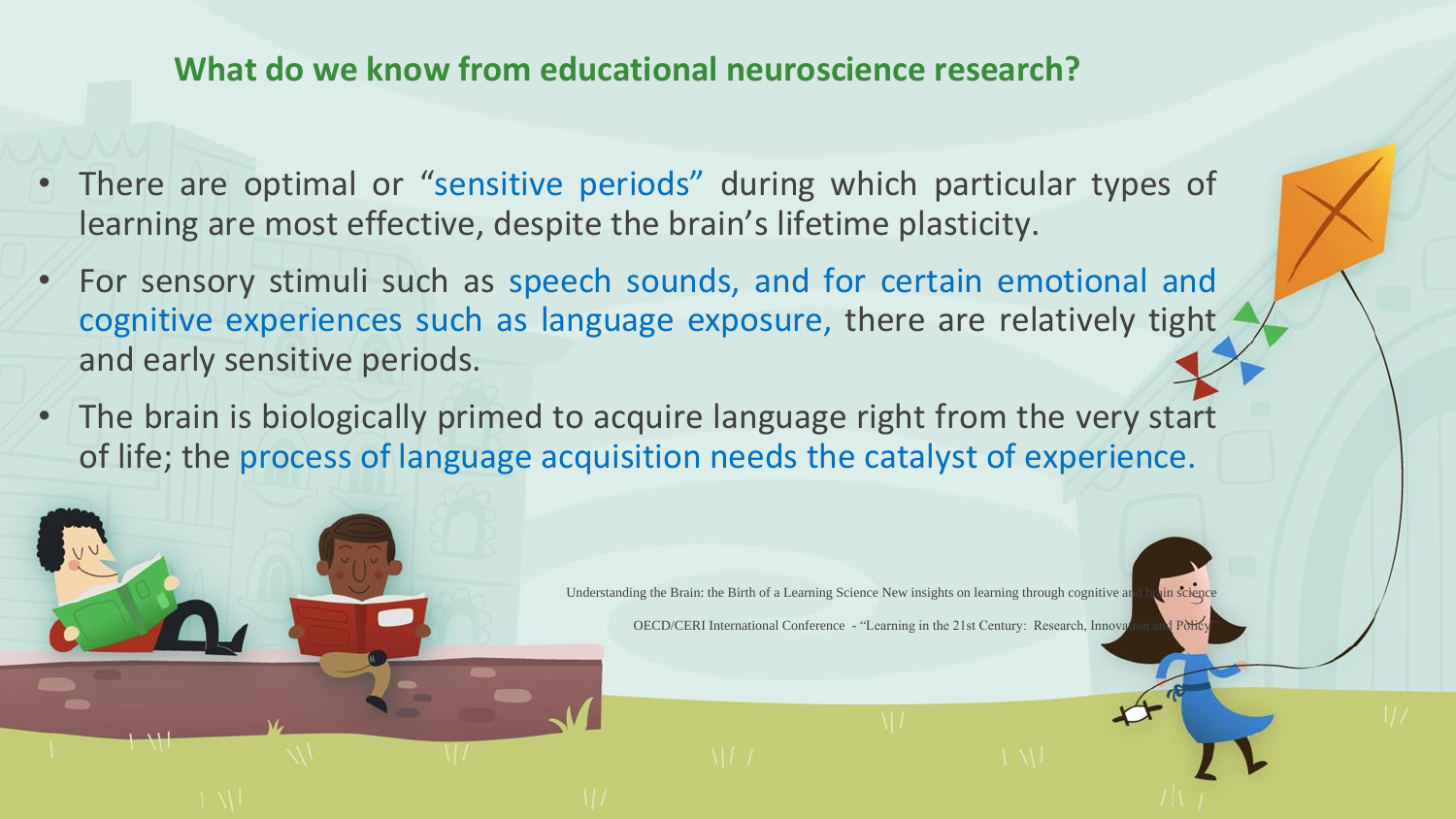Monolingual and bilingual children learn words at the same rate, though bilingualism is related to enhanced executive control, social perspective taking, and metalinguistic awareness.

Knowledge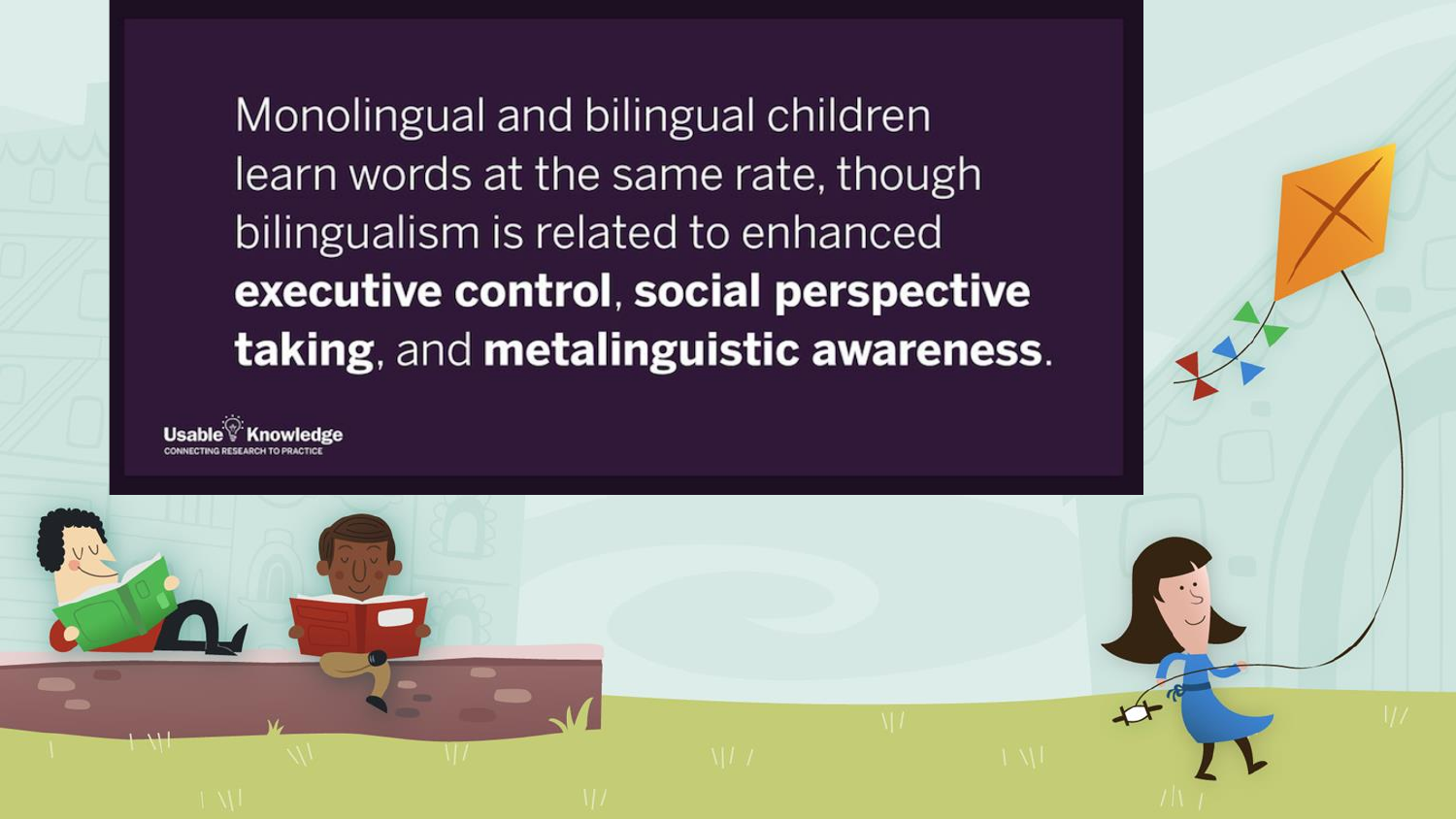#### **Balanced Literacy**

The Crucial 5 (National Reading Panel)

- Phonemic Awareness: the ability to hear and identify sounds in spoken words.
- Phonics: the relationship between the letters of written language and the sounds of spoken language.
- Fluency: The capacity to read text accurately and quickly.
- Vocabulary: All the words students must know to communicate effectively.

Comprehension: The ability to understand what has been read.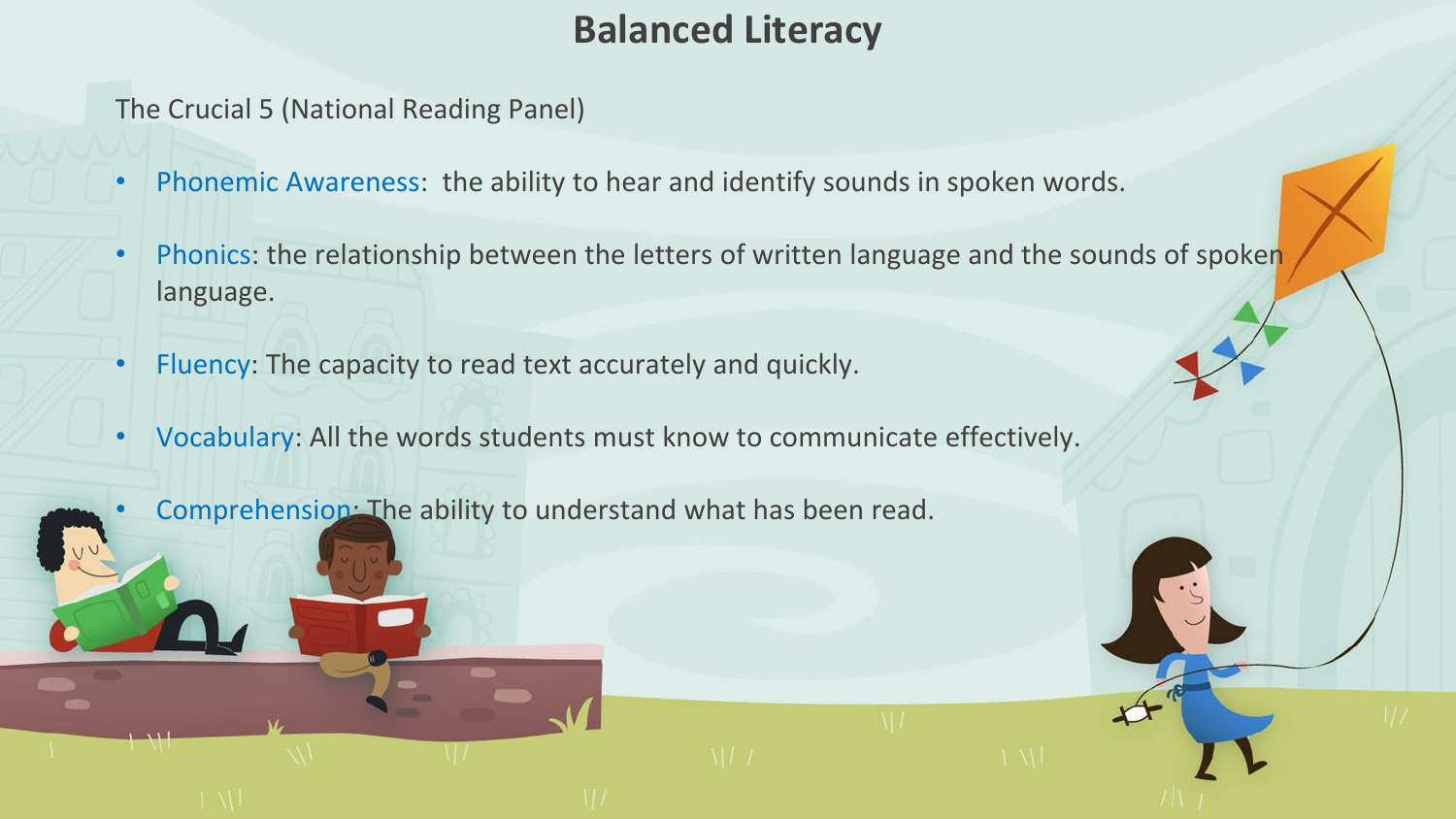## Activities to foster literacy skills at home

 $\overline{\cdot}$  .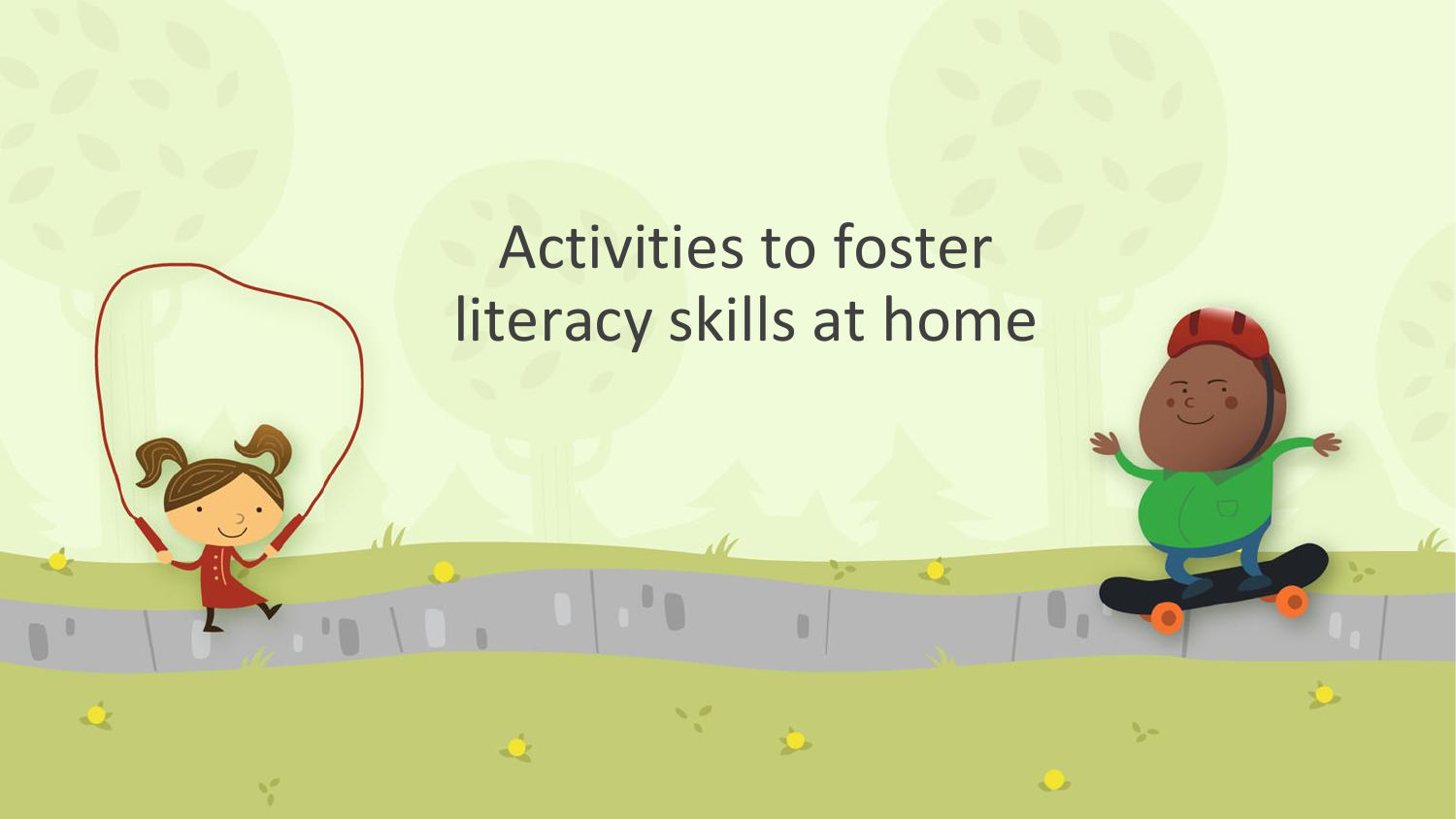# **Emotional Connection**

The importance of the affective domain cannot be overstated. An emotional connection – reading that matters - is important. This is why you'll often hear of reluctant readers blossoming when exposed to source material that captures their imagination – thank you J K Rowling!

Wolf, M. (2008). *Proust and the squid: the story and science of the reading brain.* Cambridge: Icon Books

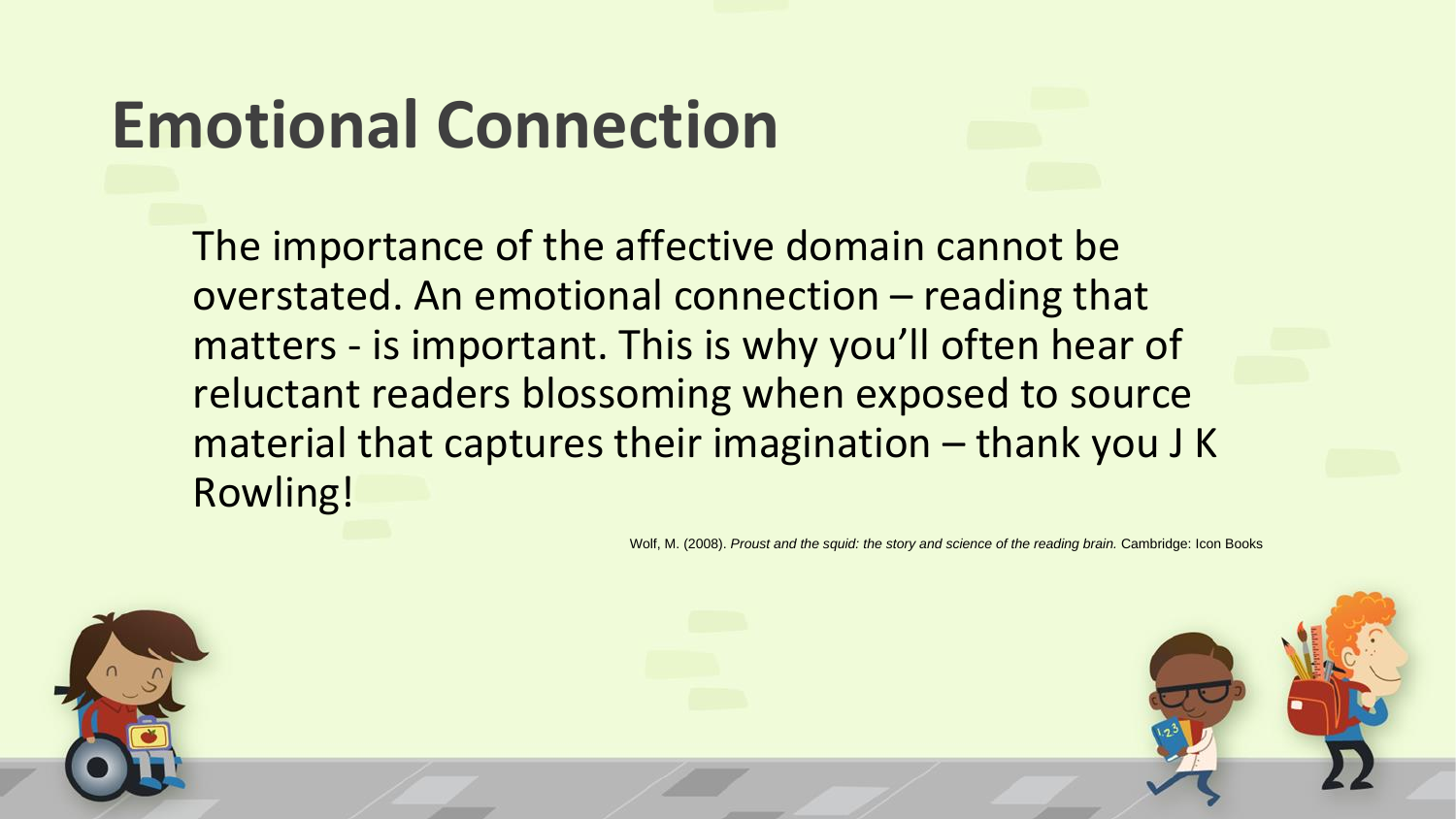## **Letter & Sound Connections**

You are your child's most important role model. Reading to them allows them to connect spoken and written language together and demonstrates that you value the skill of reading.

Wolf, M. (2008). *Proust and the squid: the story and science of the reading brain.* Cambridge: Icon Books

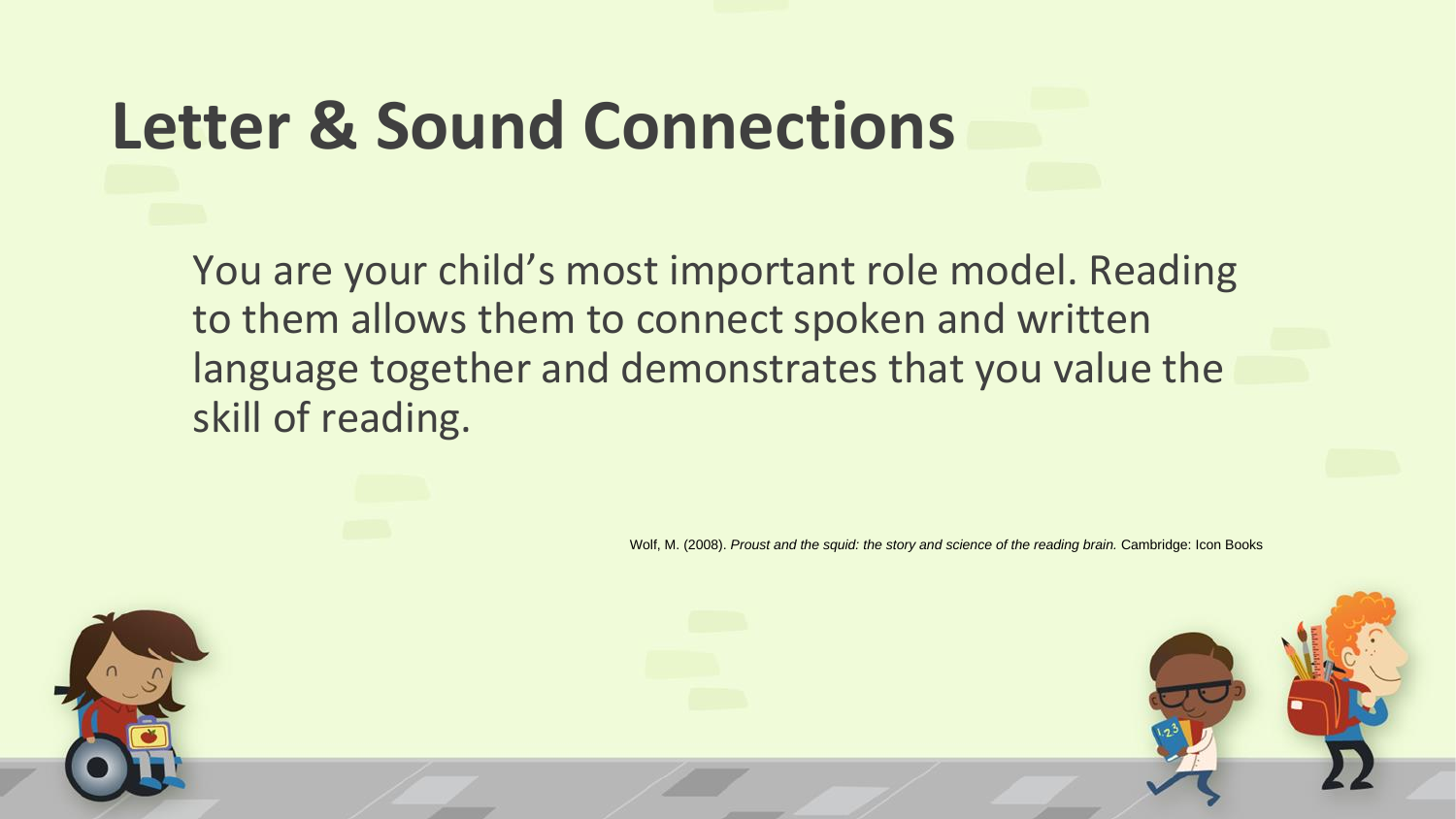# **Discuss Common Connections**

Talk to your child about what they are reading. Encourage them to make predictions, recognize patterns in the words and see their orthographic similarities.

"Fluency does not ensure better comprehension; rather, fluency gives extra time to the executive system to direct attention where it is most needed - to infer, to understand, to predict, or sometimes to repair discordant understanding and to interpret a meaning afresh." (Wolf, pp 131.)

Wolf, M. (2008). *Proust and the squid: the story and science of the reading brain.* Cambridge: Icon Books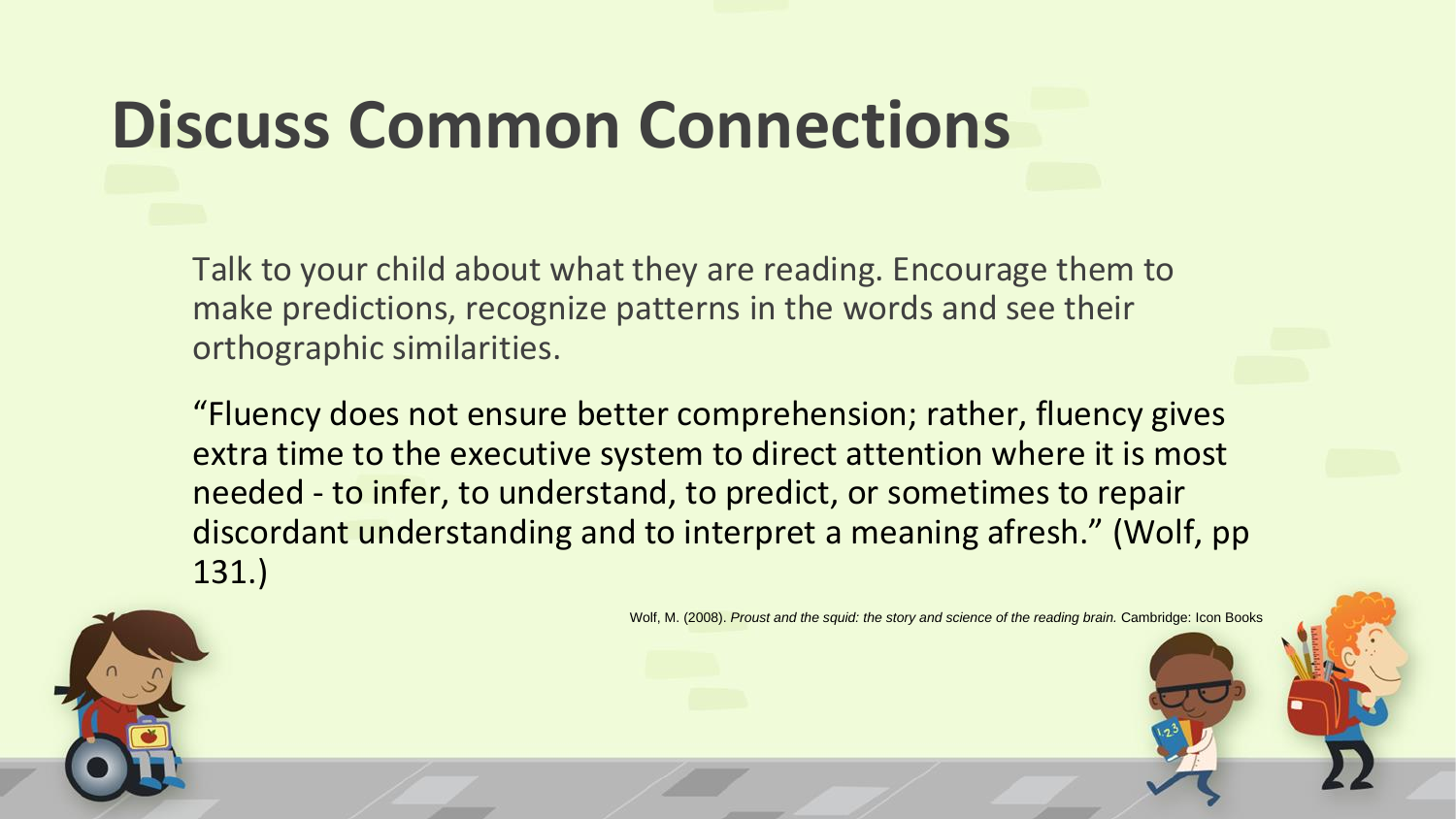# **Wide Reading Connections**

Encourage wide reading of a specific topic of interest, or a topic that is being studied in school. Fiction, non-fiction, print and nonprint texts all add to vocabulary development, particularly in an area of academic interest. School and local libraries can be an excellent resource.

Marzano, R. (2004). *Building Background Knowledge for Academic Achievement*. Alexandria, VA: ASCD

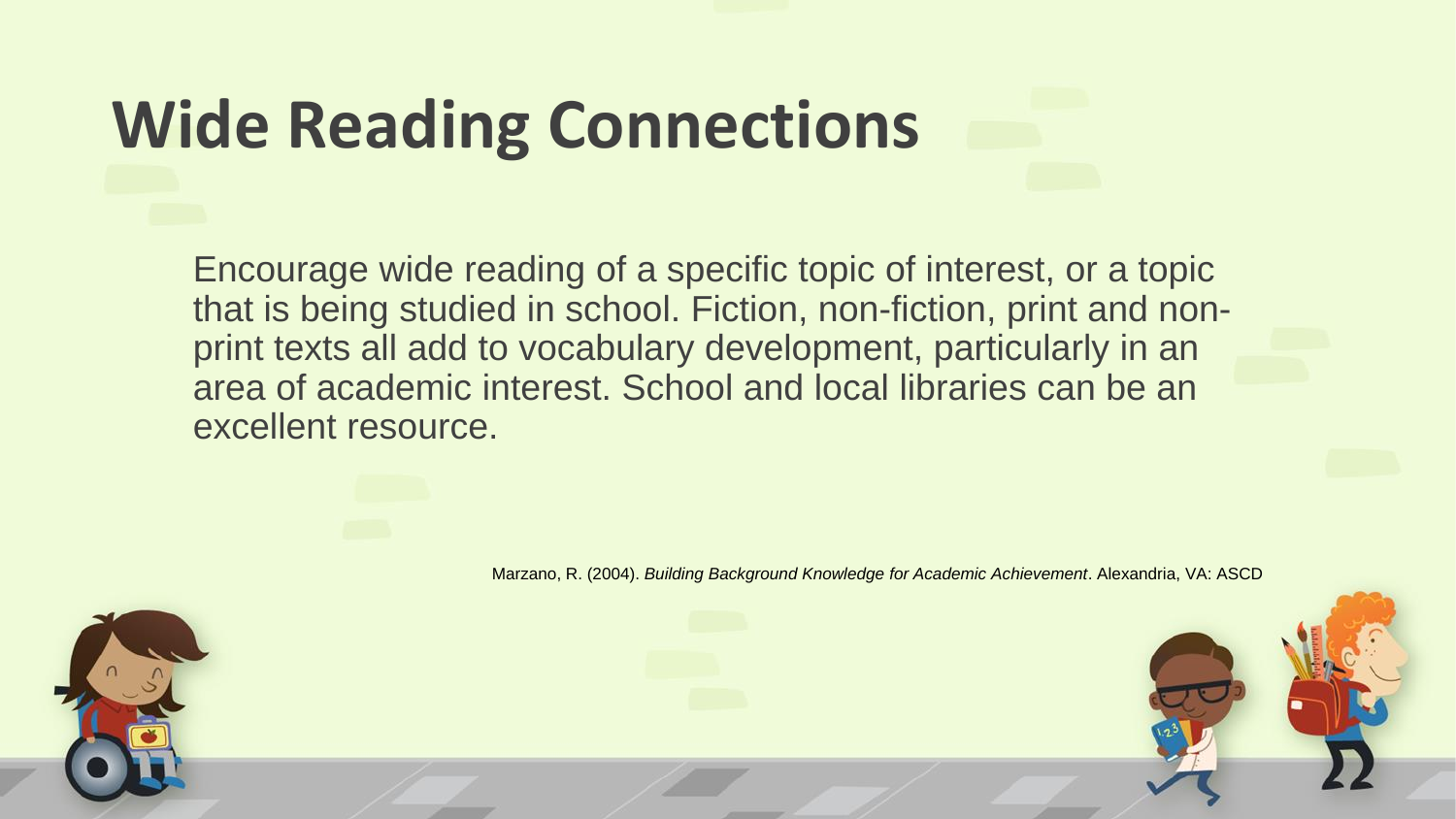# **Connecting Understanding**

Ask your child questions about their reading. **Summarizing** their reading material helps solidify understanding, as does **paraphrasing**. **Applying** and **synthesizing** what they have read allows them to hone the skill of attending to the most important information.

Wolf, M. (2008). *Proust and the squid: the story and science of the reading brain.* Cambridge: Icon Books

Fisher, D., Frey, N., & Hattie, J. (2016). Visible learning for literacy (Grades K-12): Implementing the practices that work best to accelerate student learning. Thousand Oaks, CA :Corwin Literacy

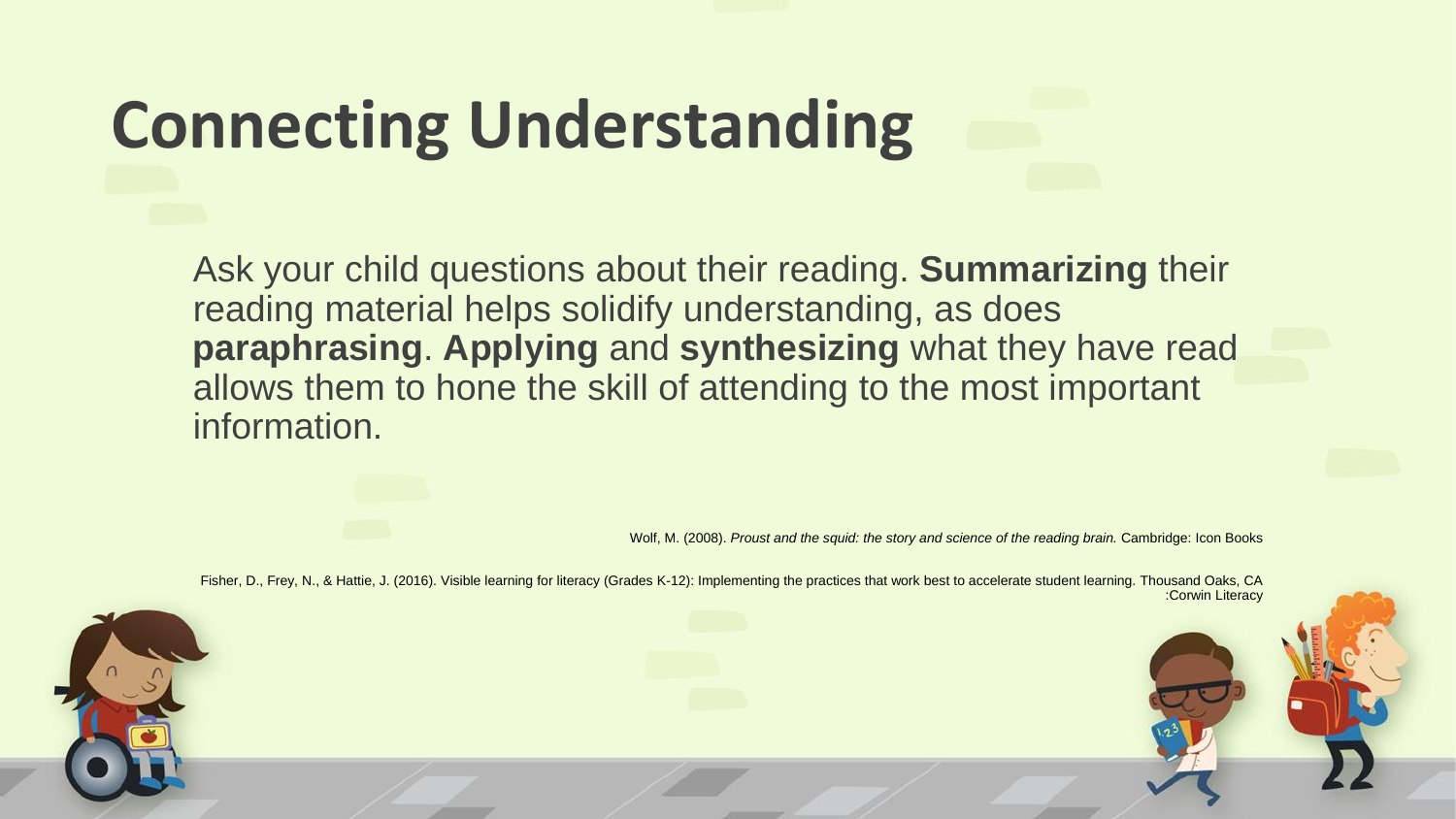# **Routine Connections**

Make reading part of your routine, perhaps a bedtime story? This fosters a lifelong habit of regular reading. Having books accessible also allows spontaneity, so that reading can occur anytime.

Sikora, J et al. (2018)Scholarly culture: How books in adolescence enhance adult literacy, numeracy and technology skills in 31 societies. *Social Science Research*

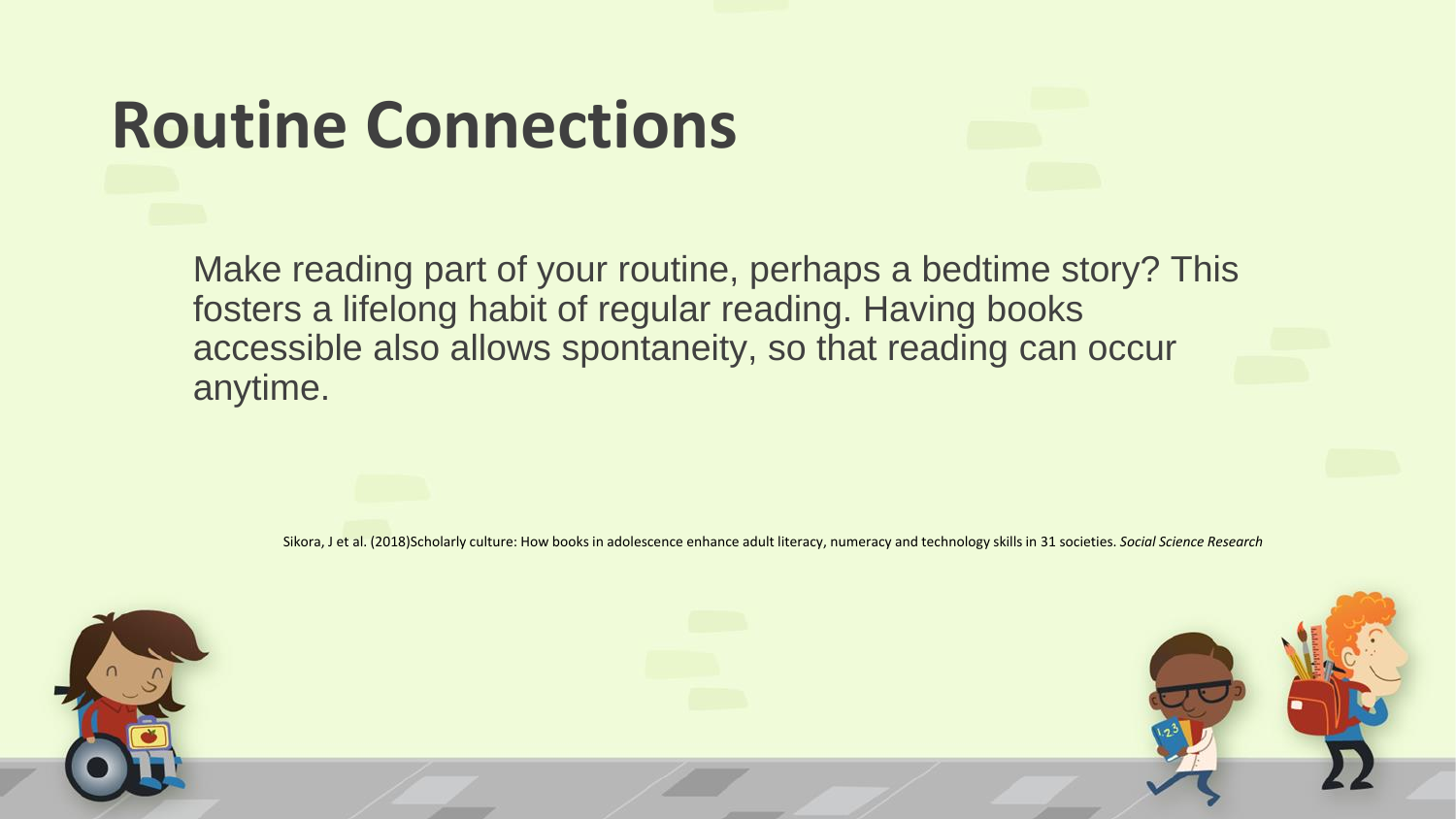# **Academic Connections**

Children who develop regular reading habits are setting themselves up for academic success. Research shows a strong correlation between students with regular reading habits and academic success.

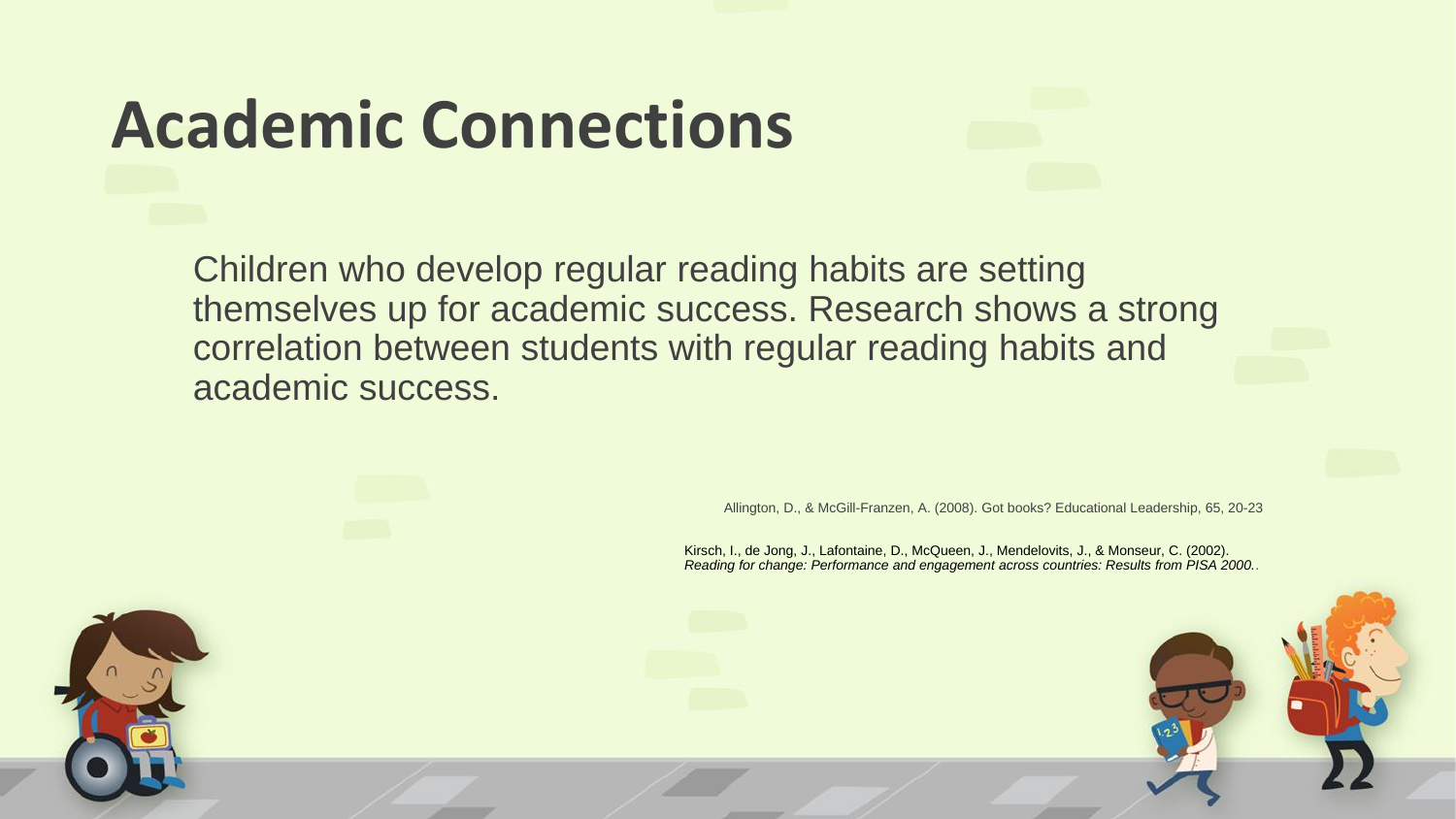# **Repeating Connections**

Repeated reading of specific texts consolidates understanding of connections and context, as well as reinforcing appreciation of favourites.

It's important to honour the books children want to read over and over.

> Fisher, D., Frey, N., & Hattie, J. (2016). Visible learning for literacy (Grades K-12): Implementing the practices that work best to accelerate student learning. Thousand Oaks, CA :Corwin Literacy